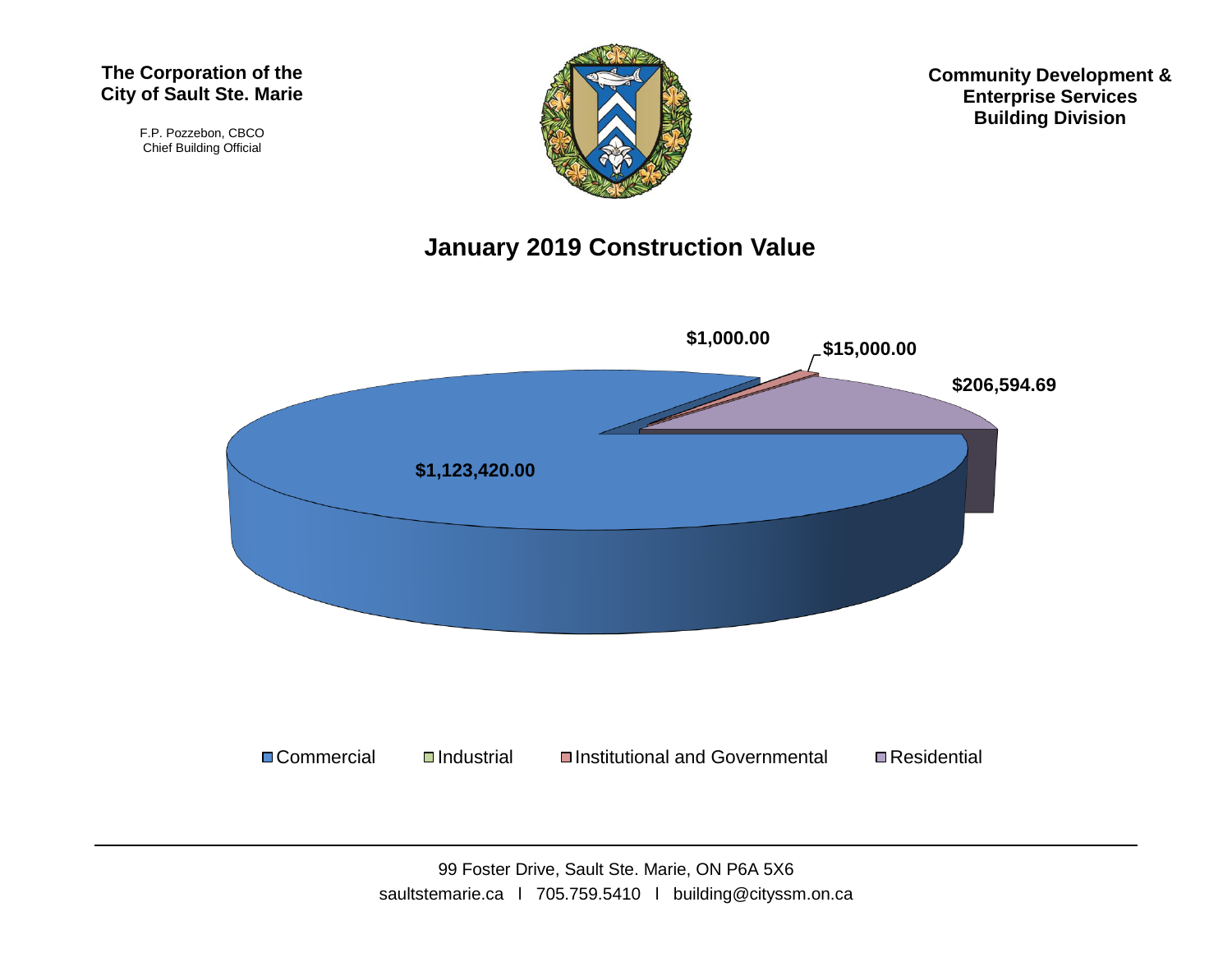

**Community Development and Enterprise Services Building Division**

**Tel: (705) 759-5410Fax: (705) 541-7165**

### **BUILDING PERMITS SUMMARY 2019/01/01 to 2019/01/31**

|                                                          | <b>New Construction</b> |                            |                         |                        | <b>Alterations and Additions</b> |                          | <b>Total</b>           |                          |                          |
|----------------------------------------------------------|-------------------------|----------------------------|-------------------------|------------------------|----------------------------------|--------------------------|------------------------|--------------------------|--------------------------|
| <b>Building Type</b>                                     | Num of<br><b>Units</b>  | Num of<br><b>Permits</b>   | Value of<br><b>Work</b> | Num of<br><b>Units</b> | Num of<br><b>Permits</b>         | <b>Value of Work</b>     | Num of<br><b>Units</b> | Num of<br><b>Permits</b> | <b>Value of Work</b>     |
| <b>Commercial</b>                                        |                         |                            |                         |                        |                                  |                          |                        |                          |                          |
| Office building                                          | 0                       | $\mathbf{0}$               | \$0.00                  | $\pmb{0}$              | 4                                | \$295,000.00             | 0                      | 4                        | \$295,000.00             |
| Office complex                                           | 0                       | 0                          | \$0.00                  | $\pmb{0}$              |                                  | \$14,270.00              | 0                      |                          | \$14,270.00              |
| Retail and wholesale<br>outlets                          | 0                       | 0                          | \$0.00                  | $\pmb{0}$              |                                  | \$100,000.00             | 0                      |                          | \$100,000.00             |
| Theatre and performing<br>art center                     | 0                       | $\mathbf 0$                | \$0.00                  | $\mathbf 0$            | $\overline{2}$                   | \$714,150.00             | 0                      | $\overline{2}$           | \$714,150.00             |
| <b>Total:</b>                                            | 0                       | $\mathbf 0$                | \$0.00                  | $\mathbf 0$            | 8                                | \$1,123,420.00           | $\mathbf 0$            | 8                        | \$1,123,420.00           |
| <b>Industrial</b><br>Storage building<br>Total:          | 0<br>$\mathbf 0$        | $\mathbf 0$<br>$\mathbf 0$ | \$0.00<br>\$0.00        | $\mathbf 0$<br>0       | $\mathbf{1}$<br>1                | \$1,000.00<br>\$1,000.00 | 0<br>0                 | 1<br>1                   | \$1,000.00<br>\$1,000.00 |
| <b>Institutional and Governmental</b>                    |                         |                            |                         |                        |                                  |                          |                        |                          |                          |
| Government legislative<br>and administration<br>building | 0                       | 0                          | \$0.00                  | $\mathbf 0$            | 1                                | \$15,000.00              | $\mathbf 0$            | 1                        | \$15,000.00              |
| Total:                                                   | $\mathbf 0$             | $\mathbf 0$                | \$0.00                  | $\mathbf 0$            | $\mathbf{1}$                     | \$15,000.00              | $\mathbf 0$            | $\mathbf{1}$             | \$15,000.00              |
| <b>Residential</b>                                       |                         |                            |                         |                        |                                  |                          |                        |                          |                          |
| Apartment                                                | 0                       | $\mathbf 0$                | \$0.00                  | $\mathbf 0$            | $\overline{2}$                   | \$4,400.00               | 0                      | $\overline{2}$           | \$4,400.00               |
| Single House                                             | 0                       | $\mathbf 0$                | \$0.00                  | $-1$                   | 16                               | \$202,194.69             | $-1$                   | 16                       | \$202,194.69             |
| Total:                                                   | 0                       | $\mathbf 0$                | \$0.00                  | -1                     | 18                               | \$206,594.69             | -1                     | 18                       | \$206,594.69             |
| <b>Grand Total:</b>                                      | 0                       | 0                          | \$0.00                  | $-1$                   | 28                               | \$1,346,014.69           | $-1$                   | 28                       | \$1,346,014.69           |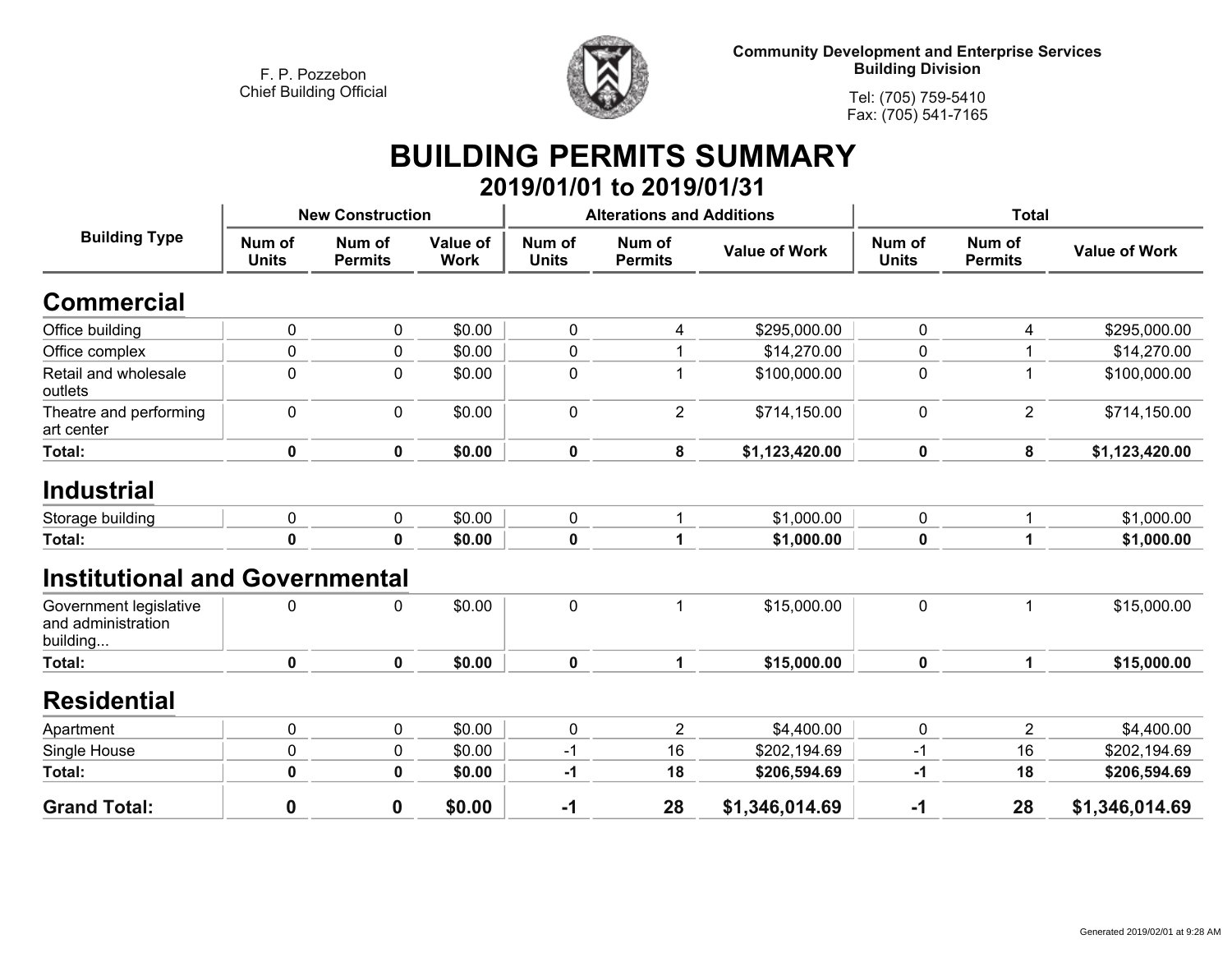

**Community Development and Enterprise Services Building Division**

**Tel: (705) 759-5410Fax: (705) 541-7165**

# **DEMOLITION PERMITS SUMMARY**

|                                                         |                         |                          |                         |                        | 2019/01/01 to 2019/01/31         |                      |                        |                          |                      |
|---------------------------------------------------------|-------------------------|--------------------------|-------------------------|------------------------|----------------------------------|----------------------|------------------------|--------------------------|----------------------|
| <b>Building Type</b>                                    | <b>New Construction</b> |                          |                         |                        | <b>Alterations and Additions</b> |                      | <b>Total</b>           |                          |                      |
|                                                         | Num of<br><b>Units</b>  | Num of<br><b>Permits</b> | Value of<br><b>Work</b> | Num of<br><b>Units</b> | Num of<br><b>Permits</b>         | <b>Value of Work</b> | Num of<br><b>Units</b> | Num of<br><b>Permits</b> | <b>Value of Work</b> |
| <b>Commercial</b>                                       |                         |                          |                         |                        |                                  |                      |                        |                          |                      |
| Restaurant                                              | $\pmb{0}$               | 0                        | \$0.00                  | 0                      |                                  | \$25,000.00          | $\mathbf 0$            |                          | \$25,000.00          |
| Retail and wholesale<br>outlets                         | $\pmb{0}$               | $\mathbf 0$              | \$0.00                  | $\mathbf 0$            |                                  | \$10,000.00          | $\mathbf 0$            |                          | \$10,000.00          |
| Service station, repair<br>garage and specialty<br>shop | $\mathbf 0$             | $\mathbf 0$              | \$0.00                  | $\mathbf 0$            |                                  | \$10,000.00          | $\mathbf 0$            |                          | \$10,000.00          |
| Total:                                                  | 0                       | 0                        | \$0.00                  | $\mathbf 0$            | 3                                | \$45,000.00          | 0                      | $\mathbf{3}$             | \$45,000.00          |
| <b>Residential</b>                                      |                         |                          |                         |                        |                                  |                      |                        |                          |                      |
| Single House                                            | 0                       | $\mathbf 0$              | \$0.00                  | $-1$                   |                                  | \$5,000.00           | $-1$                   |                          | \$5,000.00           |
| Total:                                                  | 0                       | 0                        | \$0.00                  | $-1$                   |                                  | \$5,000.00           | $-1$                   |                          | \$5,000.00           |
| <b>Grand Total:</b>                                     | $\boldsymbol{0}$        | $\boldsymbol{0}$         | \$0.00                  | $-1$                   | 4                                | \$50,000.00          | $-1$                   | 4                        | \$50,000.00          |